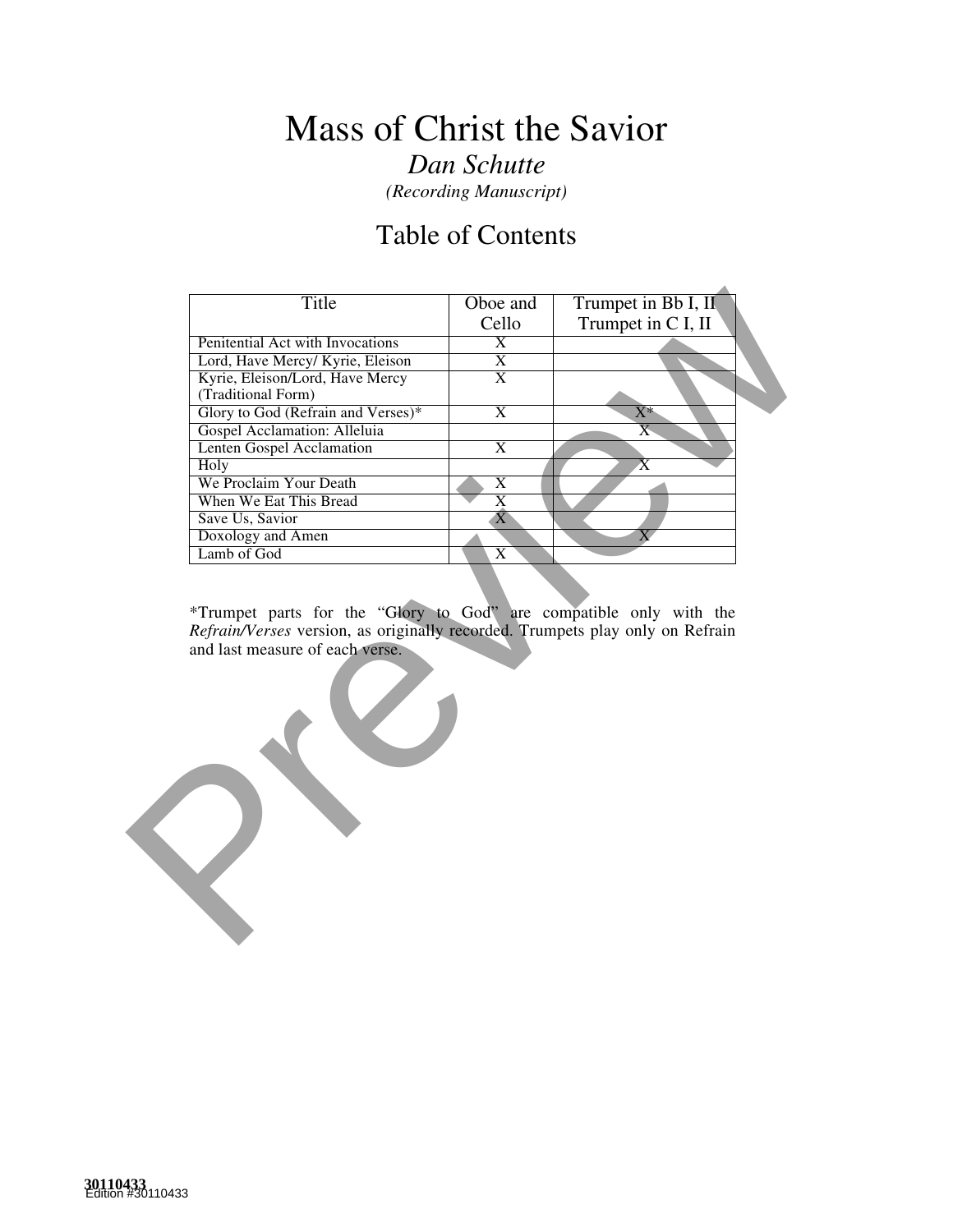# Penitential Act with Invocations

Mass of Christ the Savior

Oboe & Cello

#### **Dan Schutte**



(Depending upon resources available, the oboe part could be played by flute, the cello part by violin.)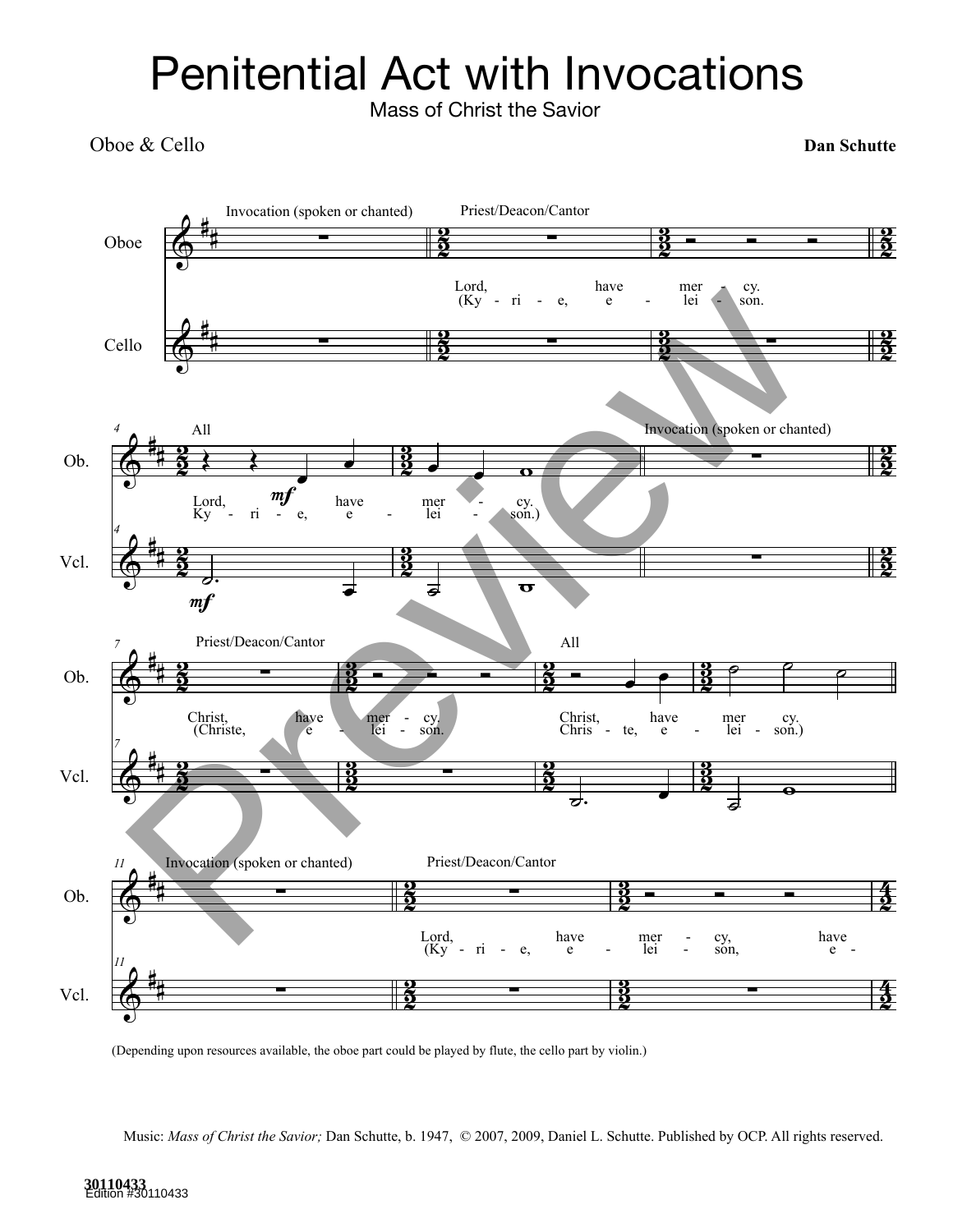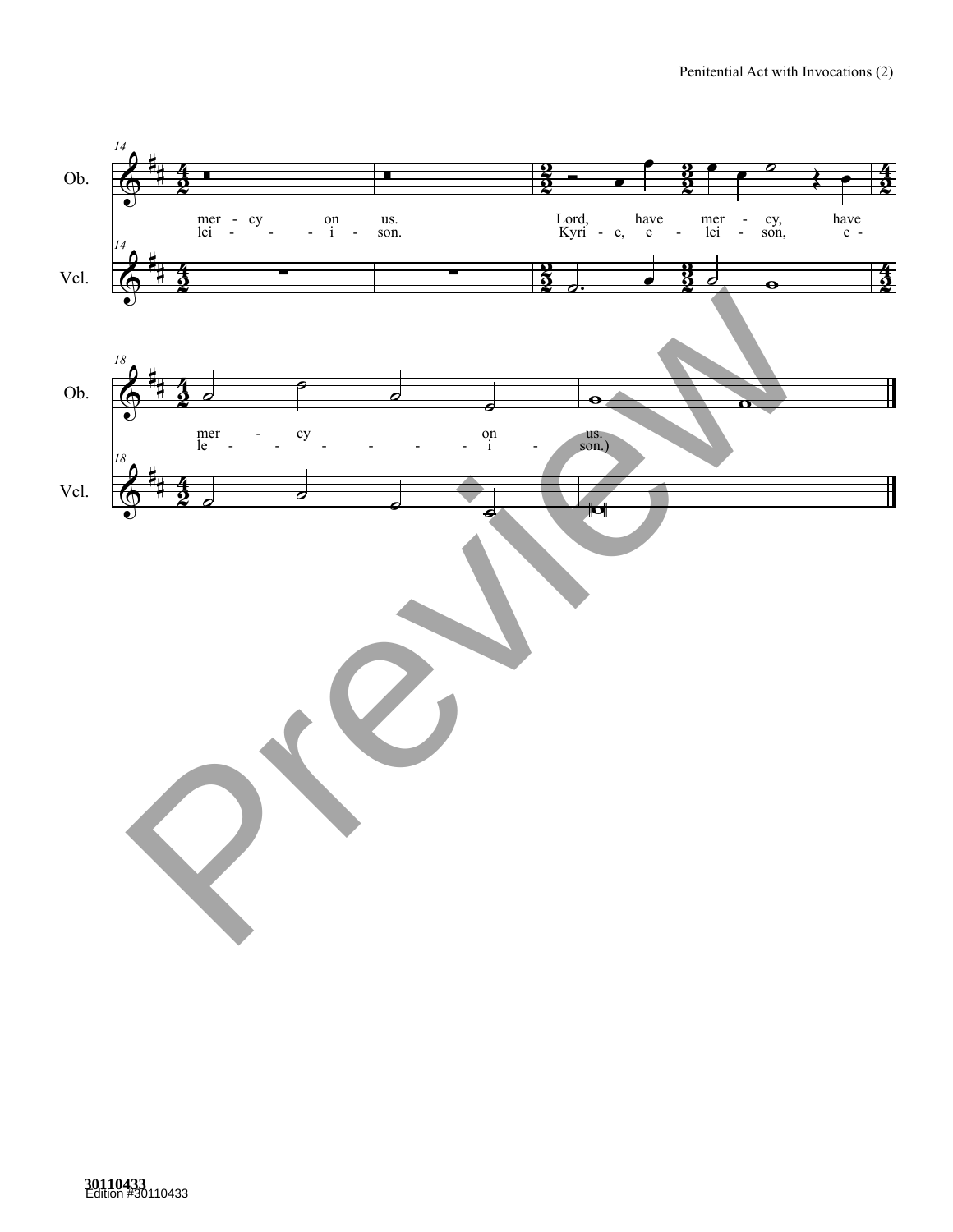# KYRIE/LORD, HAVE MERCY

Mass of Christ the Savior

Oboe & Cello

**Dan Schutte**



(Depending upon resources available, the oboe part could be played by flute, the cello part by violin.)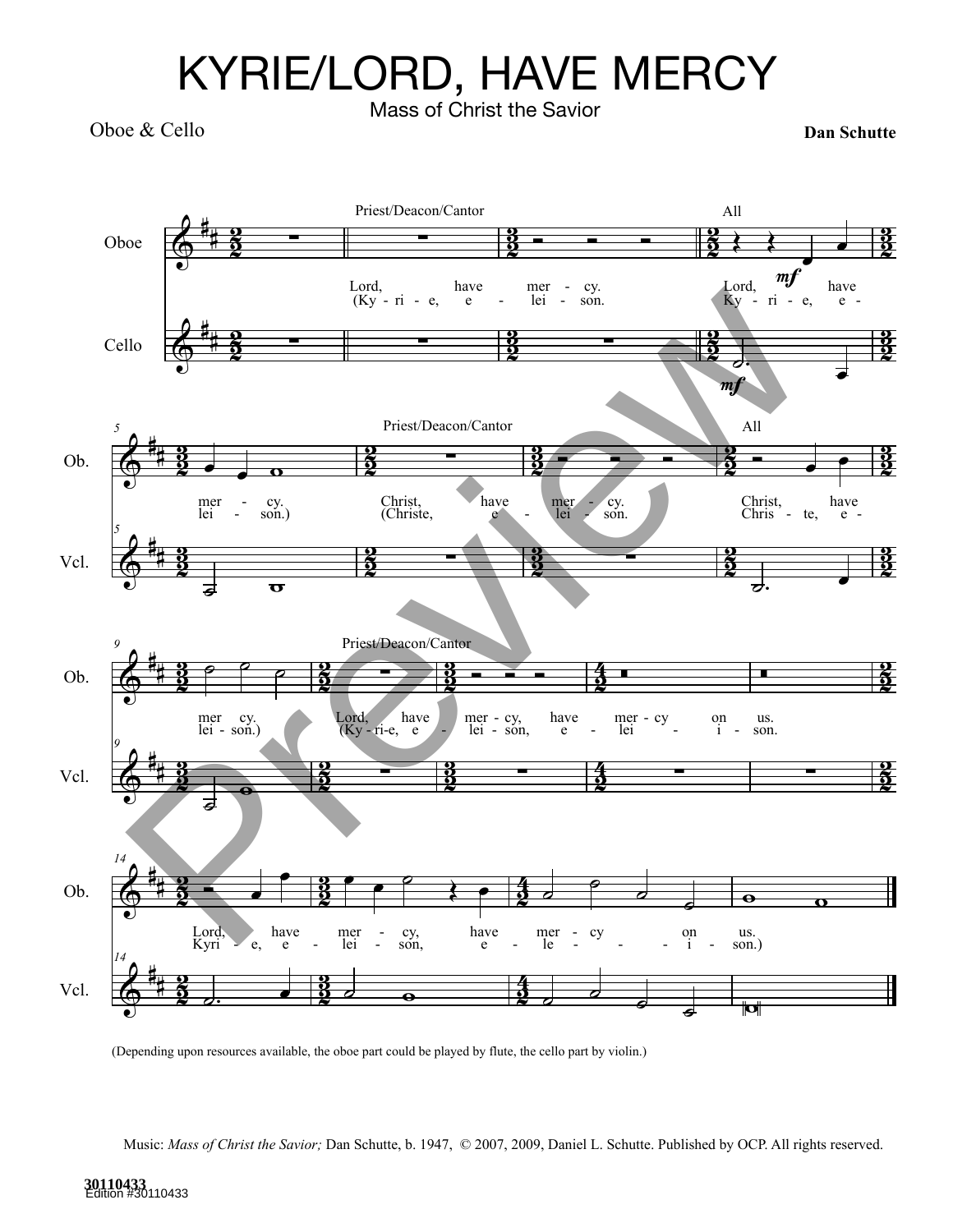## KYRIE/LORD, HAVE MERCY

Oboe  $\&$  Cello  $\Big|$  Mass of Christ the Savior Traditional Form

**Dan Schutte**



The "traditional form" folows the pattern of the original Gregorian chant where each invocation is sung three times, i.e. "Lord, have mercy" three times, then "Christ, have mercy." three times, then "Lord, have mercy." three times.

(Depending upon resources available, the oboe part could be played by flute, the cello part by violin.)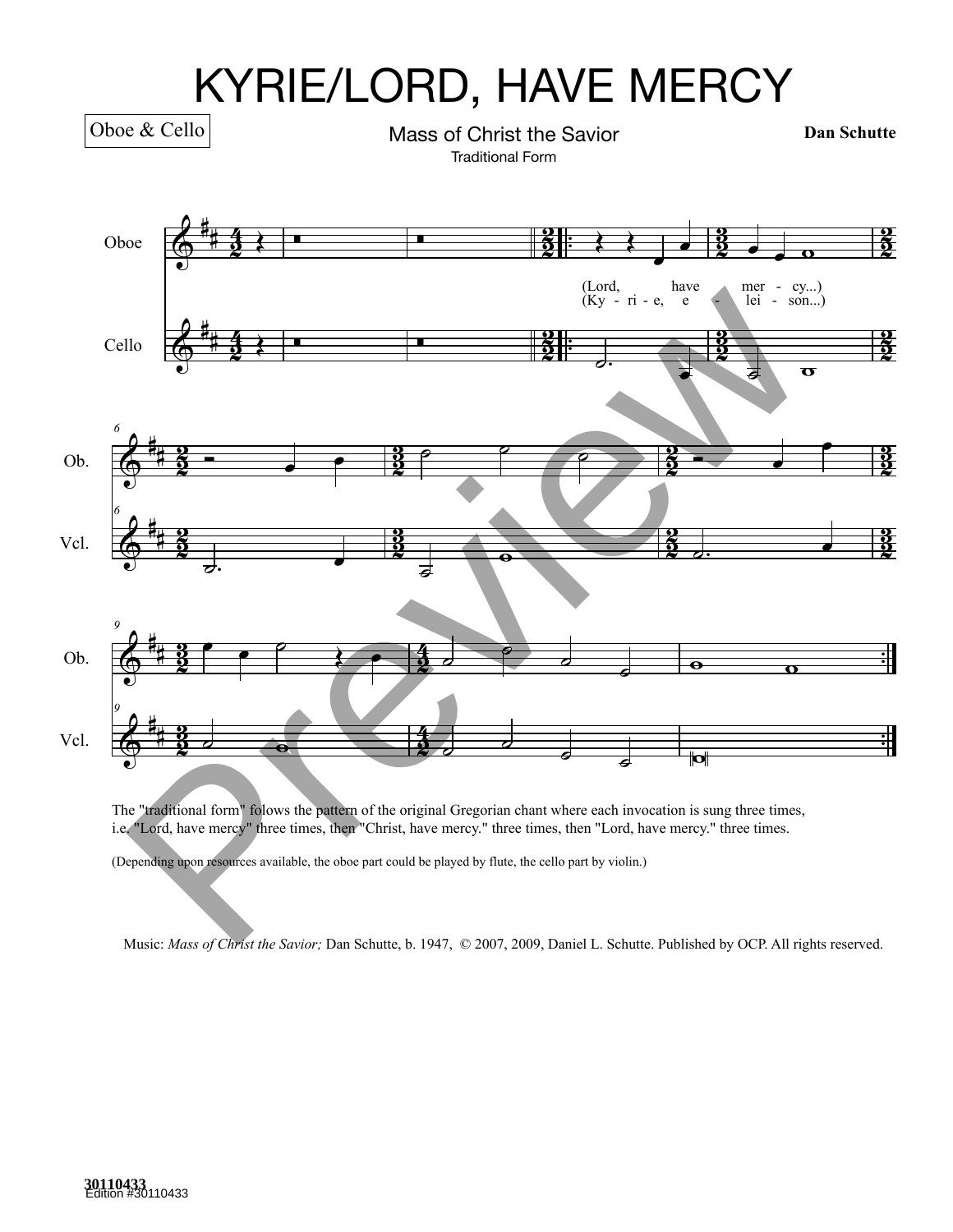

**NOTE: Solo Instrument parts in Bb and C are available for the "Glory to God Through Composed," Edition 30110432.** 

Music: *Mass of Christ the Savior;* Dan Schutte, b. 1947, © 2007, 2009, Daniel L. Schutte. Published by OCP. All rights reserved.

**30110433** Edition #30110433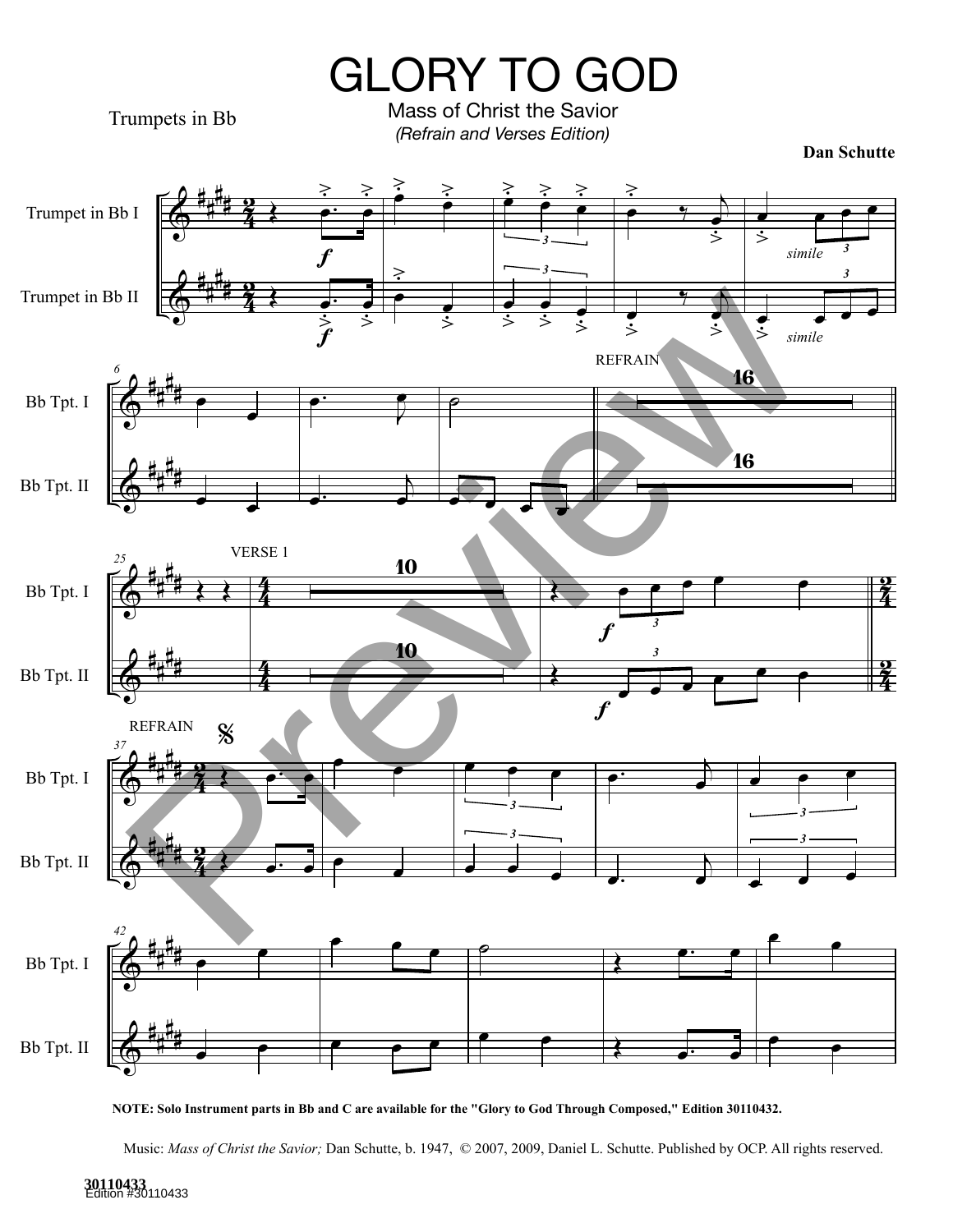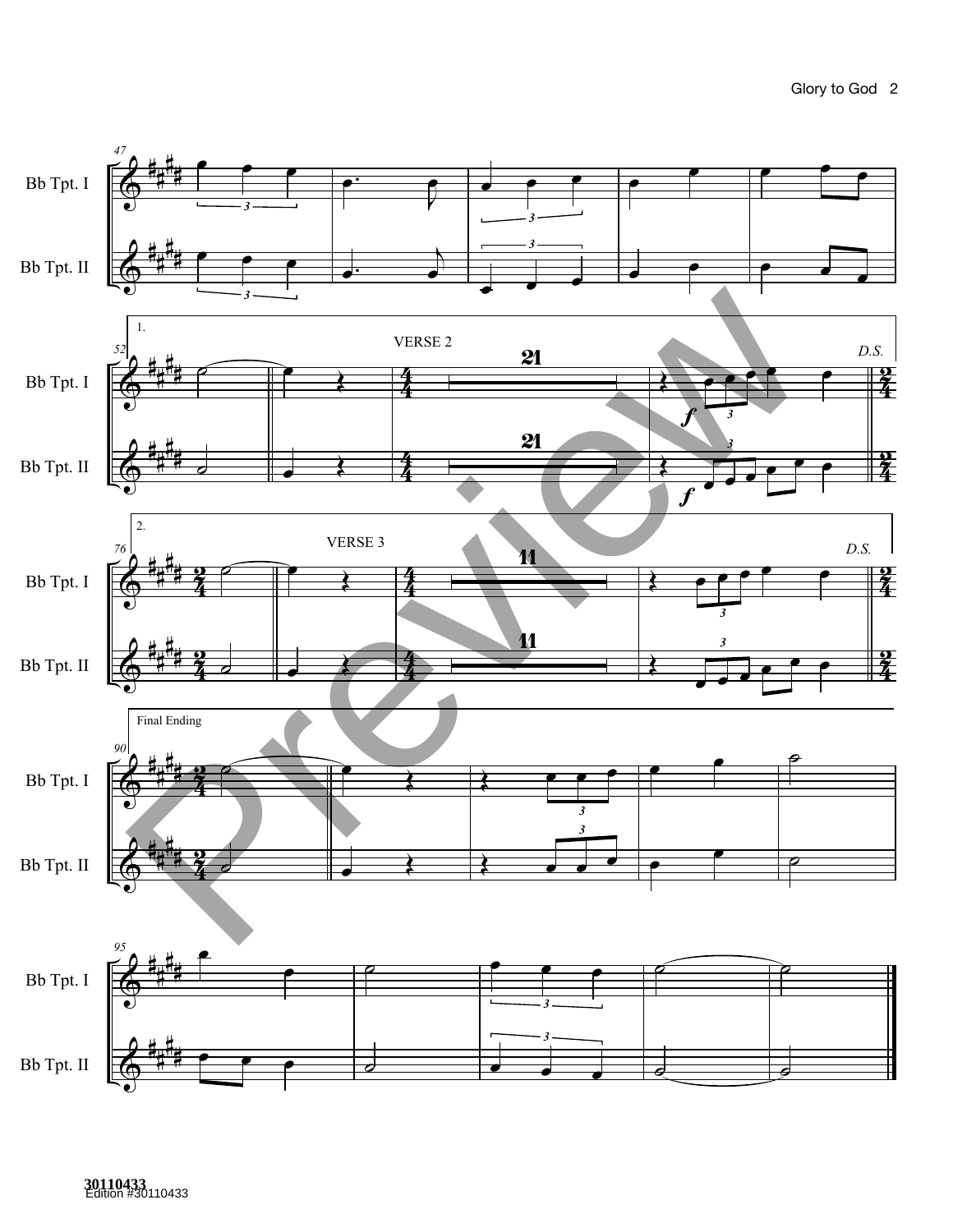

**NOTE: Solo Instrument parts in Bb and C are available for the "Glory to God Through Composed," Edition 30110432.** 

Music: *Mass of Christ the Savior;* Dan Schutte, b. 1947, © 2007, 2009, Daniel L. Schutte. Published by OCP. All rights reserved.

**30110433** Edition #30110433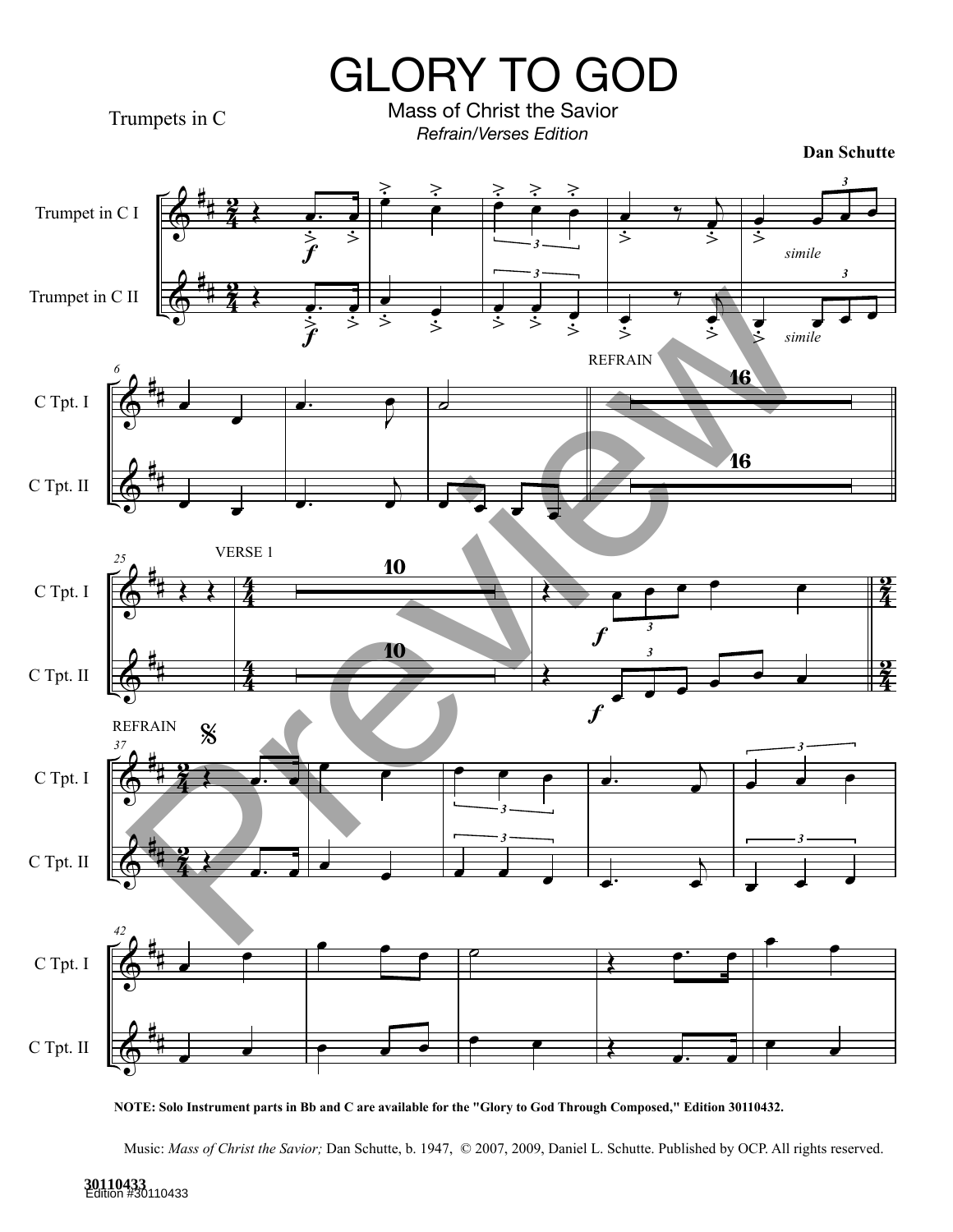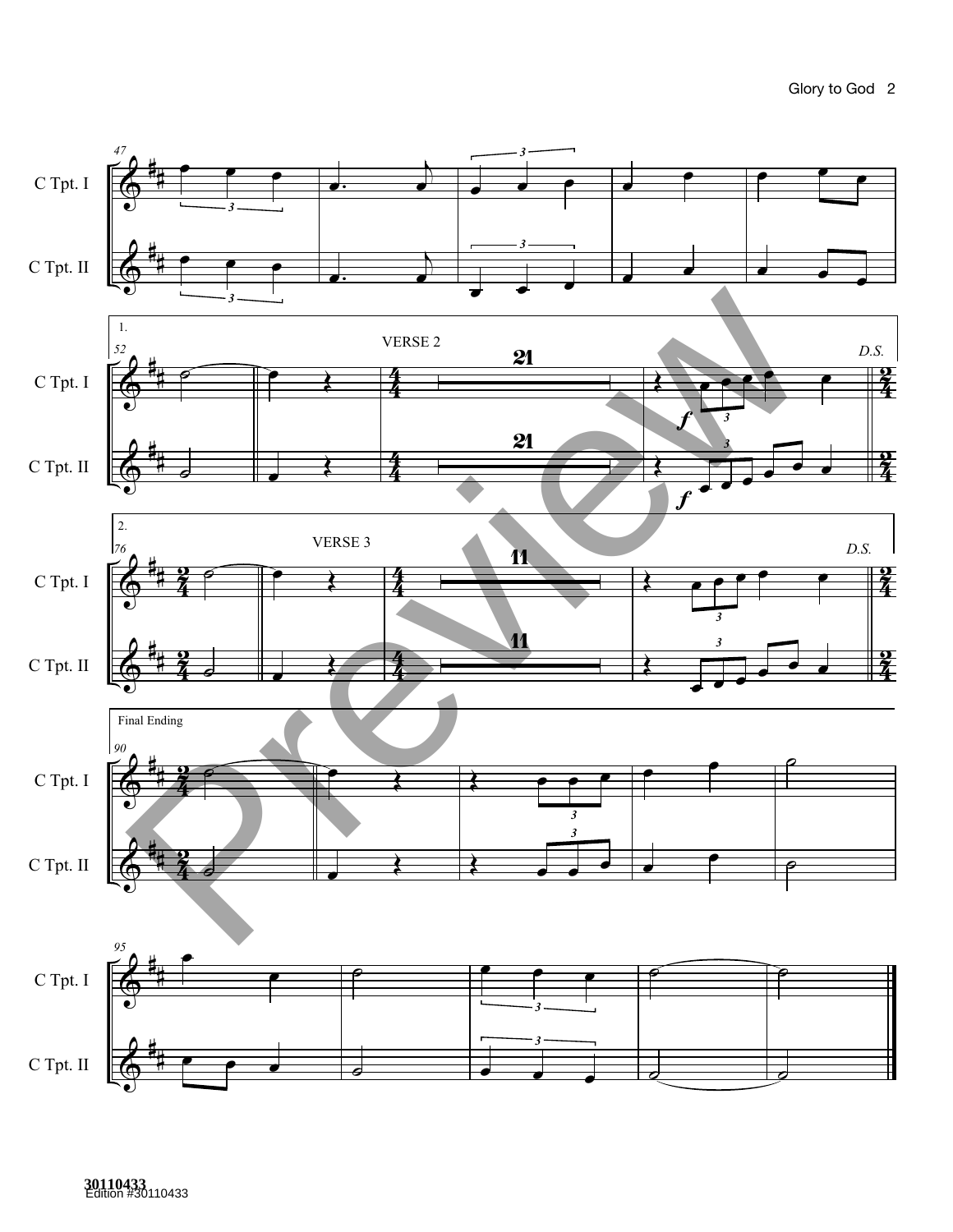# GLORY TO GOD

Oboe and Cello

Mass of Christ the Savior

**Dan Schutte**



(Depending upon your resources, the oboe part can be played by a flute, the cello by violin or viola.)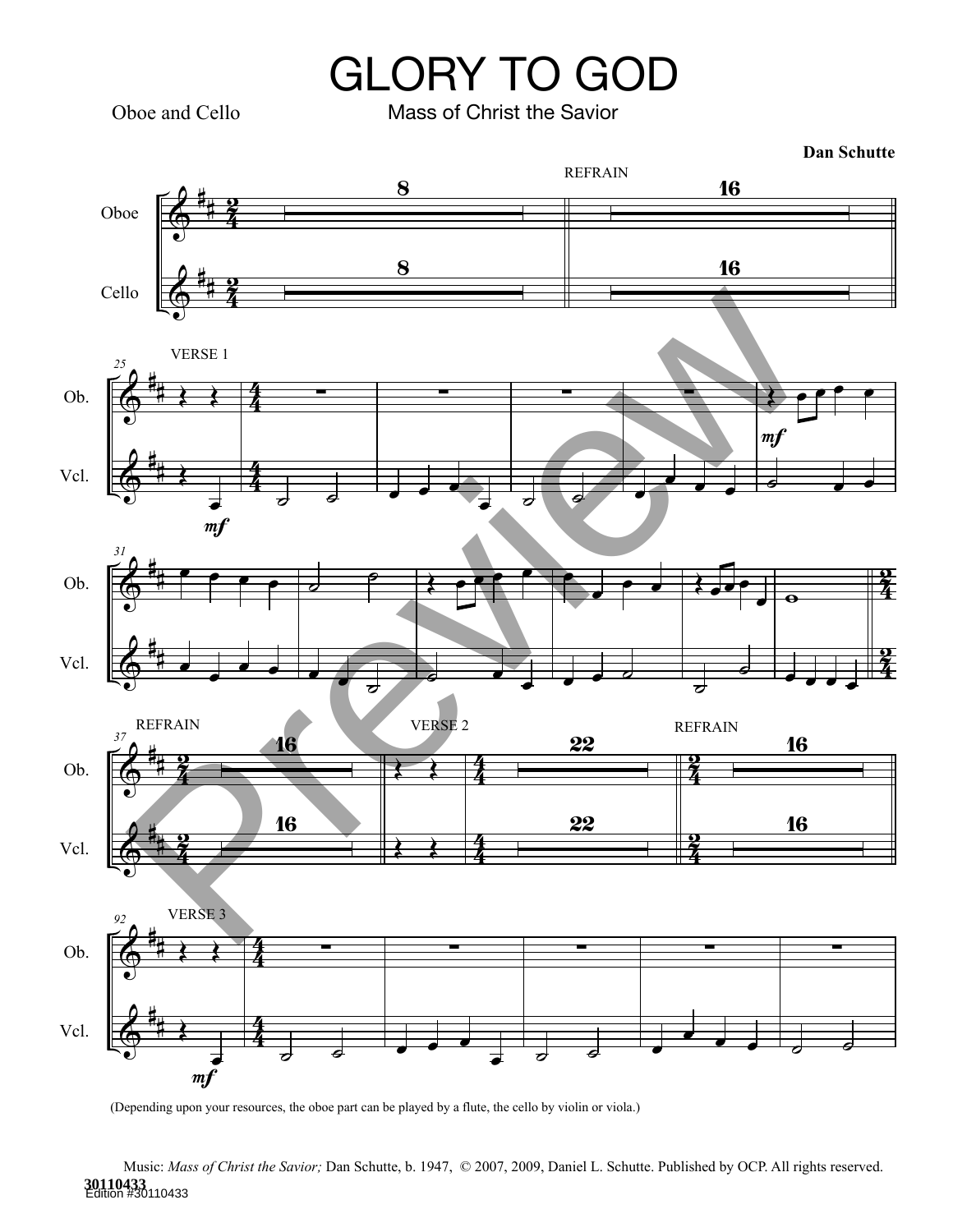







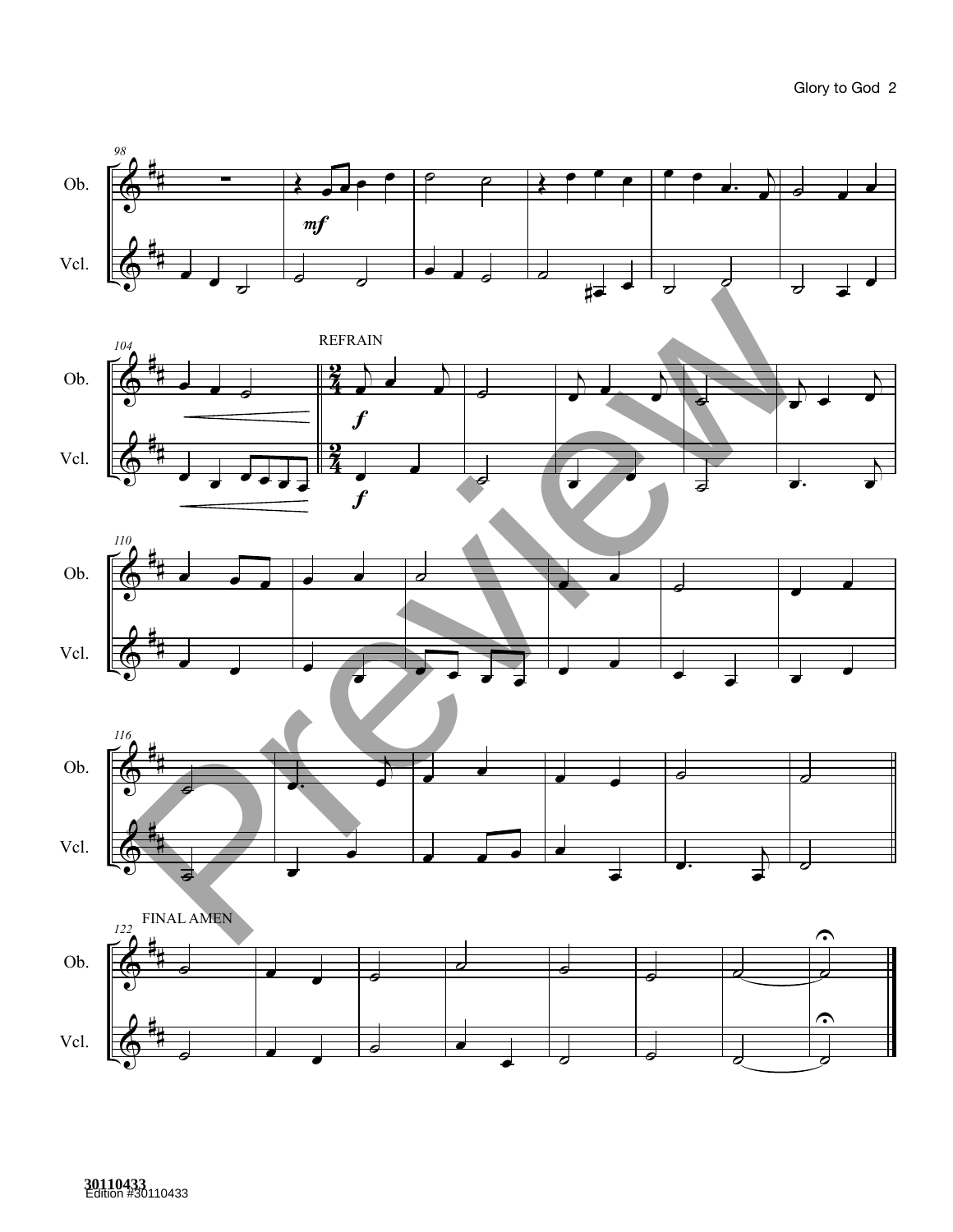GOSPEL ACCLAMATION

Mass of Christ the Savior

**Trumpets in Bb Dan Schutte** 



Music: *Mass of Christ the Savior;* Dan Schutte, b. 1947, © 2007, 2009, Daniel L. Schutte. Published by OCP. All rights reserved.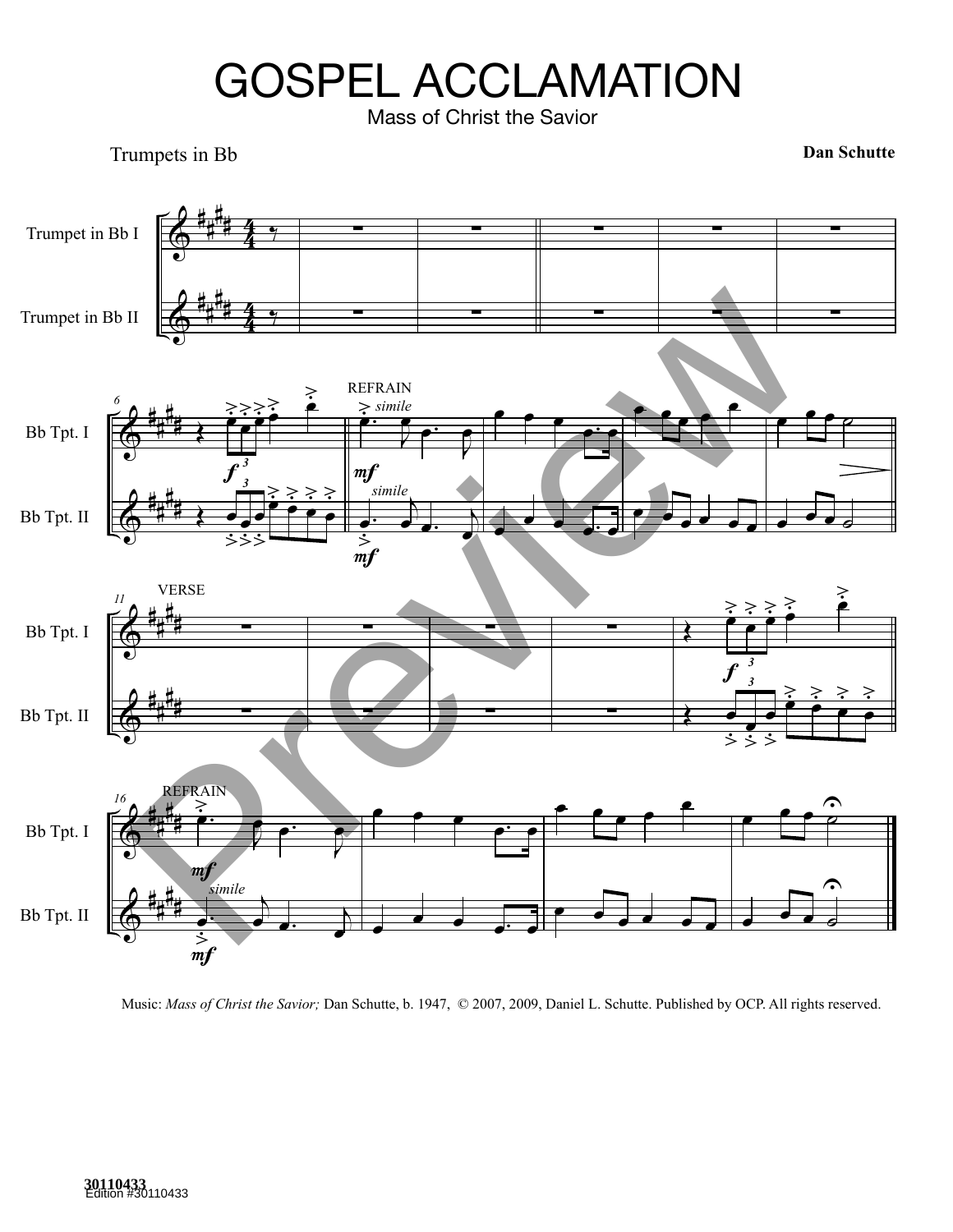GOSPEL ACCLAMATION

Mass of Christ the Savior

Trumpets in C **Dan Schutte** 



Music: *Mass of Christ the Savior;* Dan Schutte, b. 1947, © 2007, 2009, Daniel L. Schutte. Published by OCP. All rights reserved.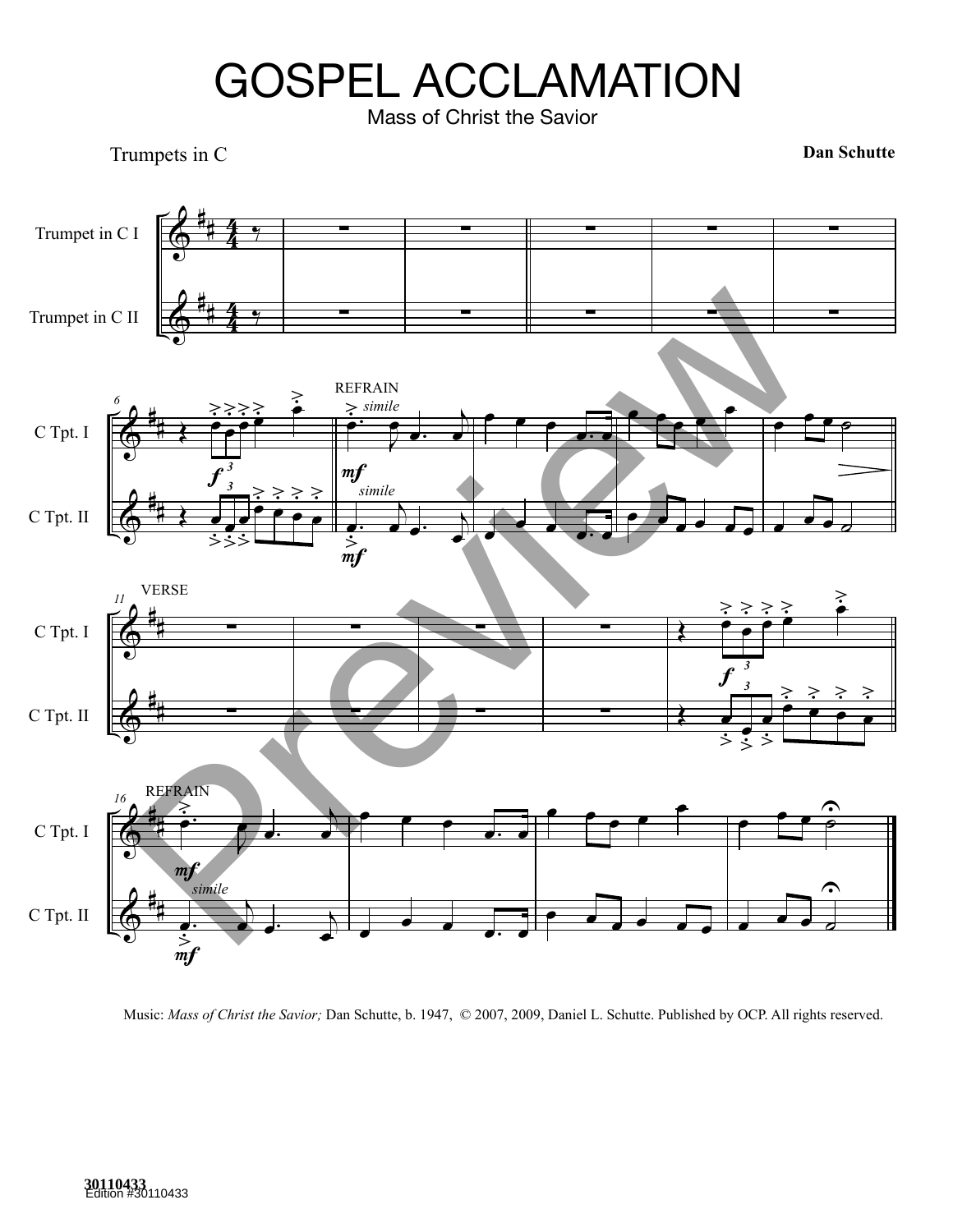## LENTEN GOSPEL ACCLAMATION

Mass of Christ the Savior

Oboe & Cello

**Dan Schutte**



(Depending upon resources available, the oboe part could be played by flute, the cello part by violin.)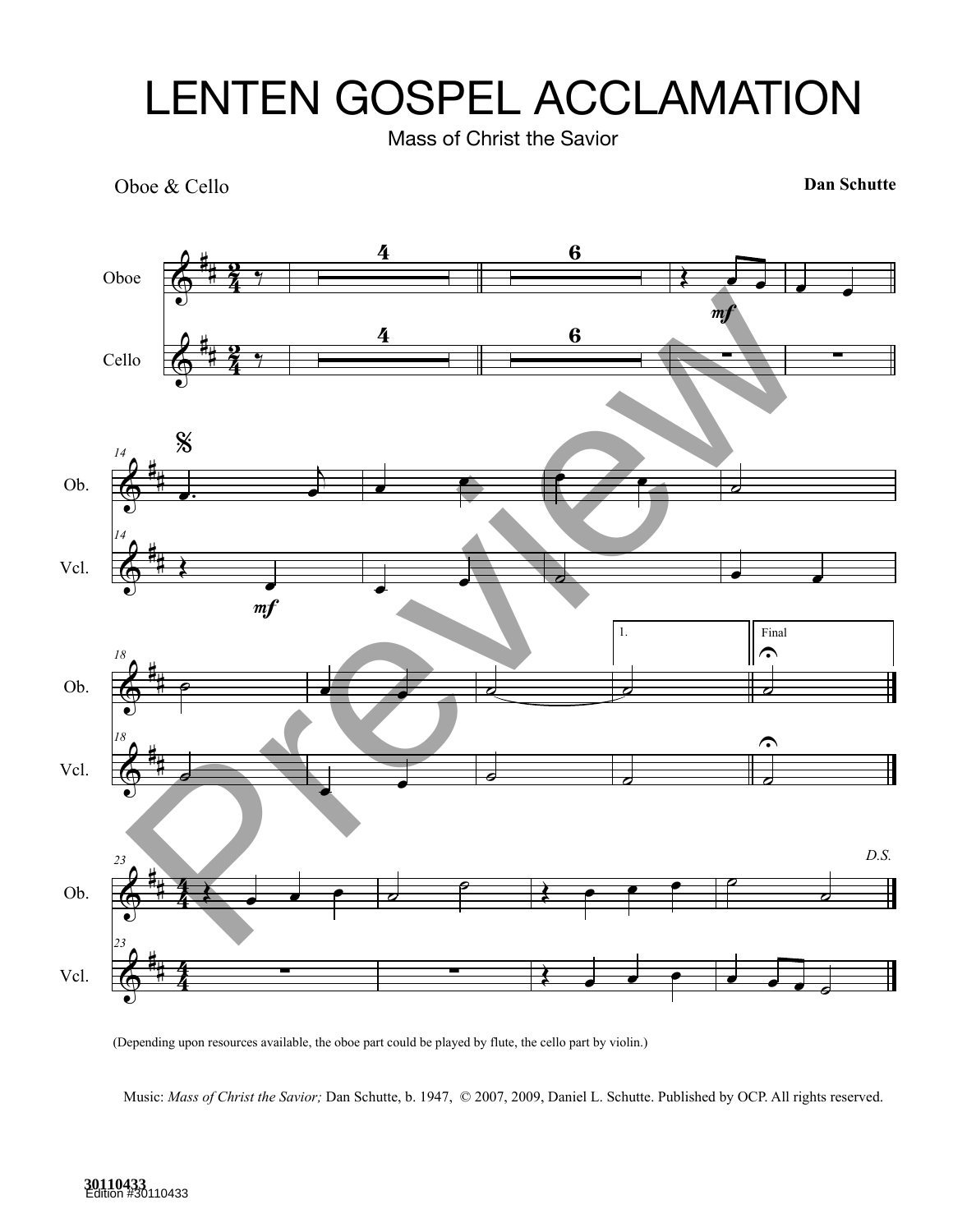**HOLY** Mass of Christ the Savior

#### **Trumpets in Bb Dan Schutte**











Music: *Mass of Christ the Savior;* Dan Schutte, b. 1947, © 2007, 2009, Daniel L. Schutte. Published by OCP. All rights reserved.

**30110433** Edition #30110433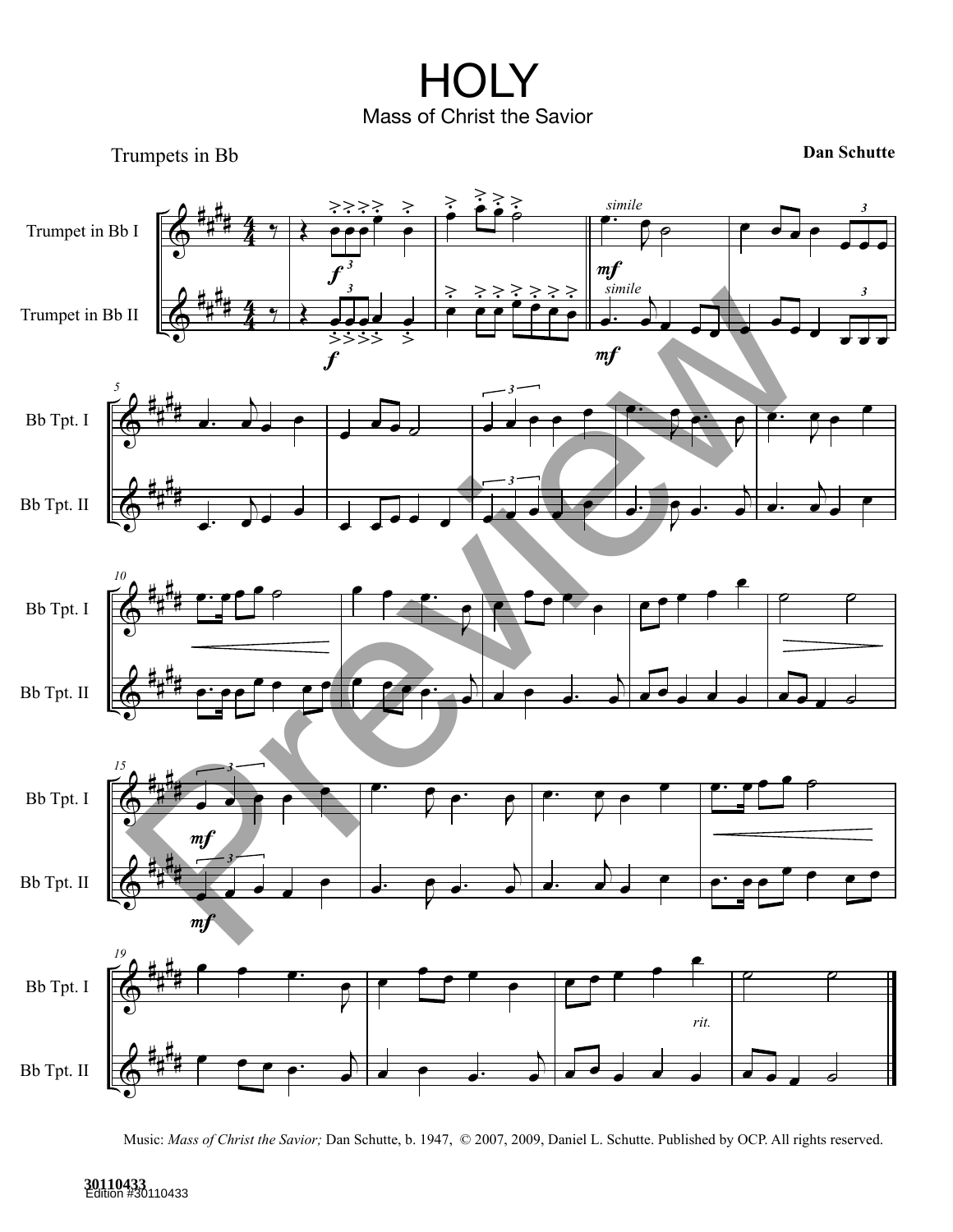HOLY Mass of Christ the Savior

#### Trumpets in C **Dan Schutte**











Music: *Mass of Christ the Savior;* Dan Schutte, b. 1947, © 2007, 2009, Daniel L. Schutte. Published by OCP. All rights reserved.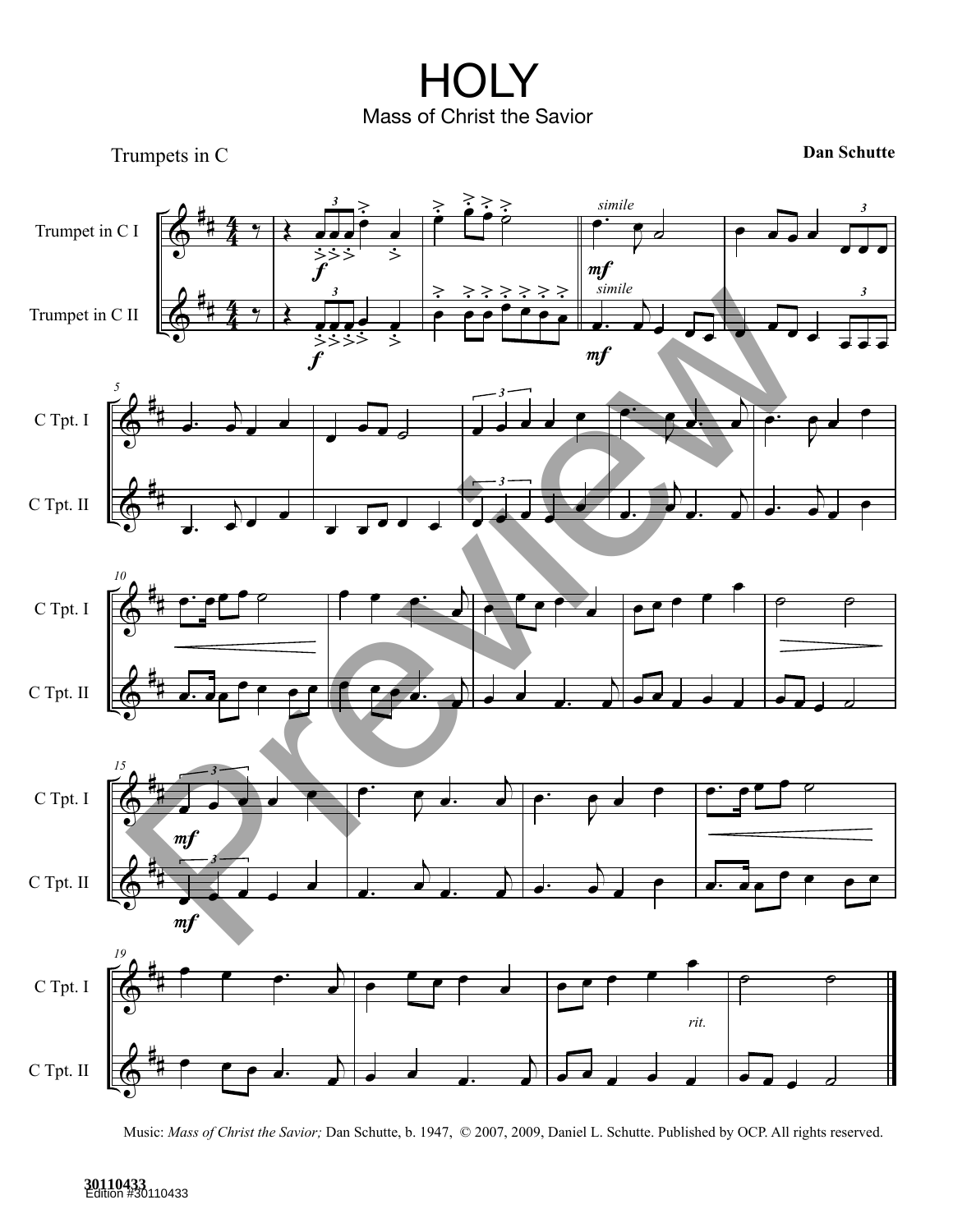## WE PROCLAIM YOUR DEATH

Mass of Christ the Savior

Oboe & Cello **Dan Schutte** 



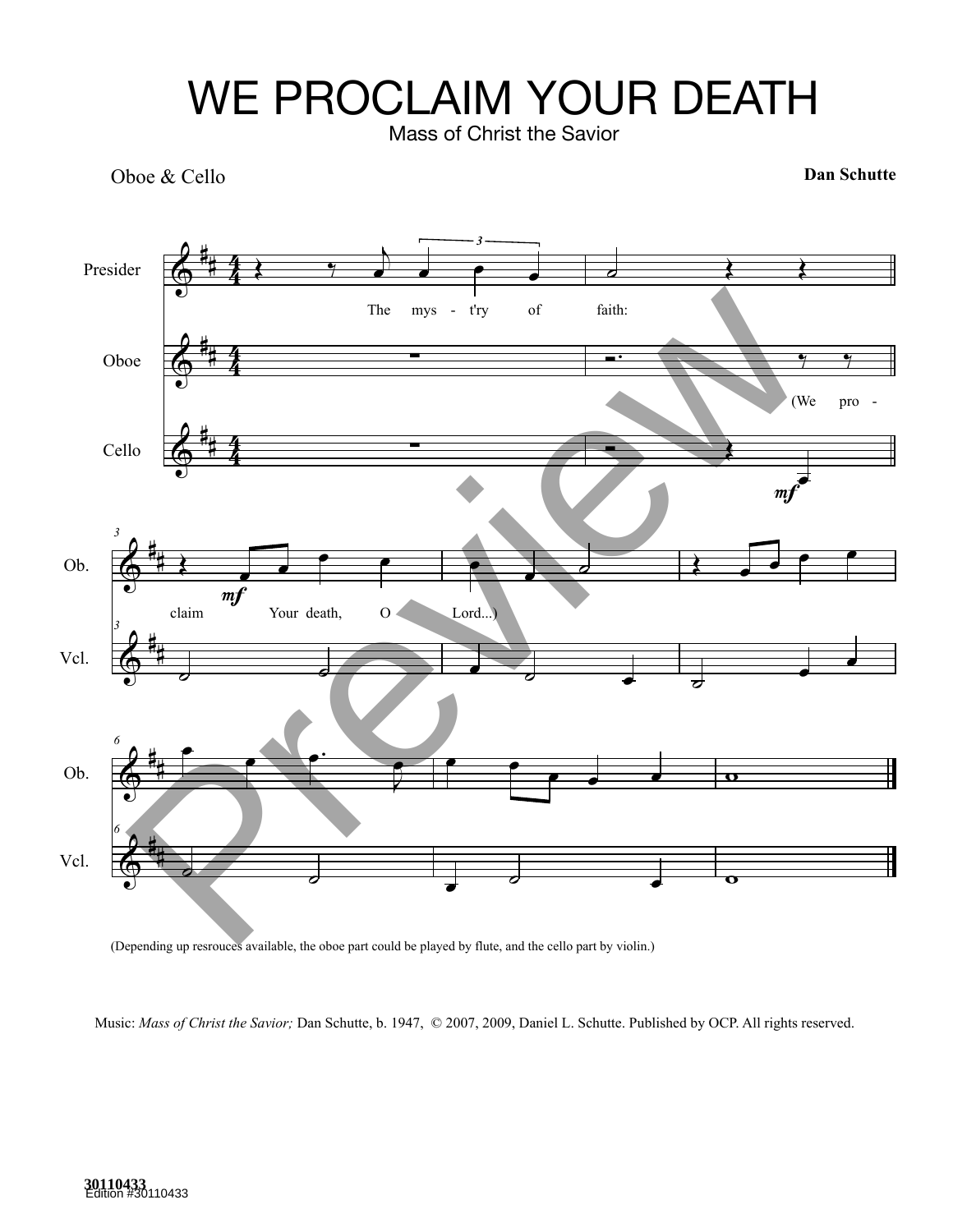#### WHEN WE EAT THIS BREAD

Mass of Christ the Savior

Oboe & Cello

**Dan Schutte**



(Depending upon resources available, the oboe part could be played by flute, and the cello part by violin.)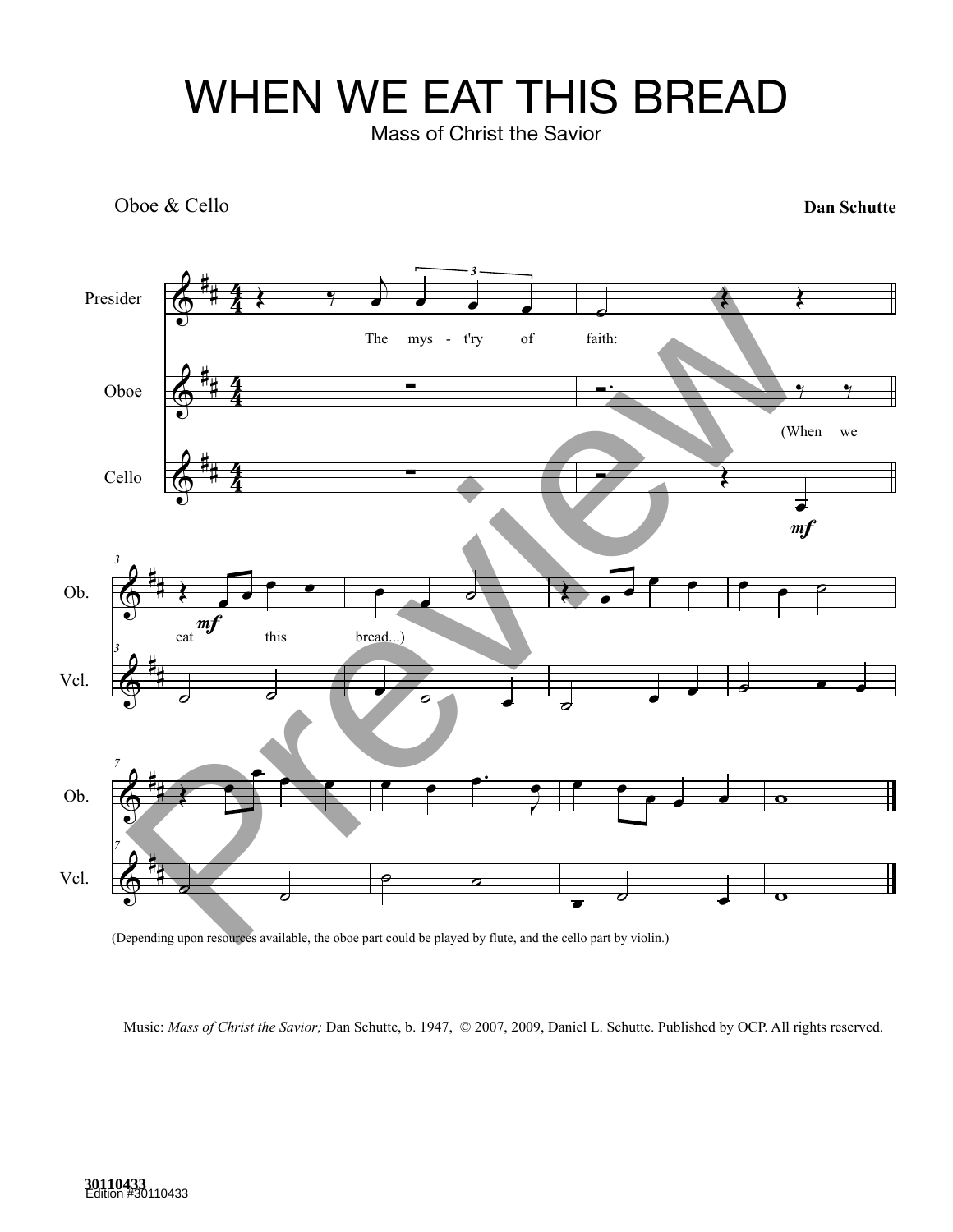Save Us, Savior Mass of Christ the Savior

Oboe & Cello

**Dan Schutte**



(Depending upon resouces avaialbe, the oboe part could be played by flute, the cello part by violin.)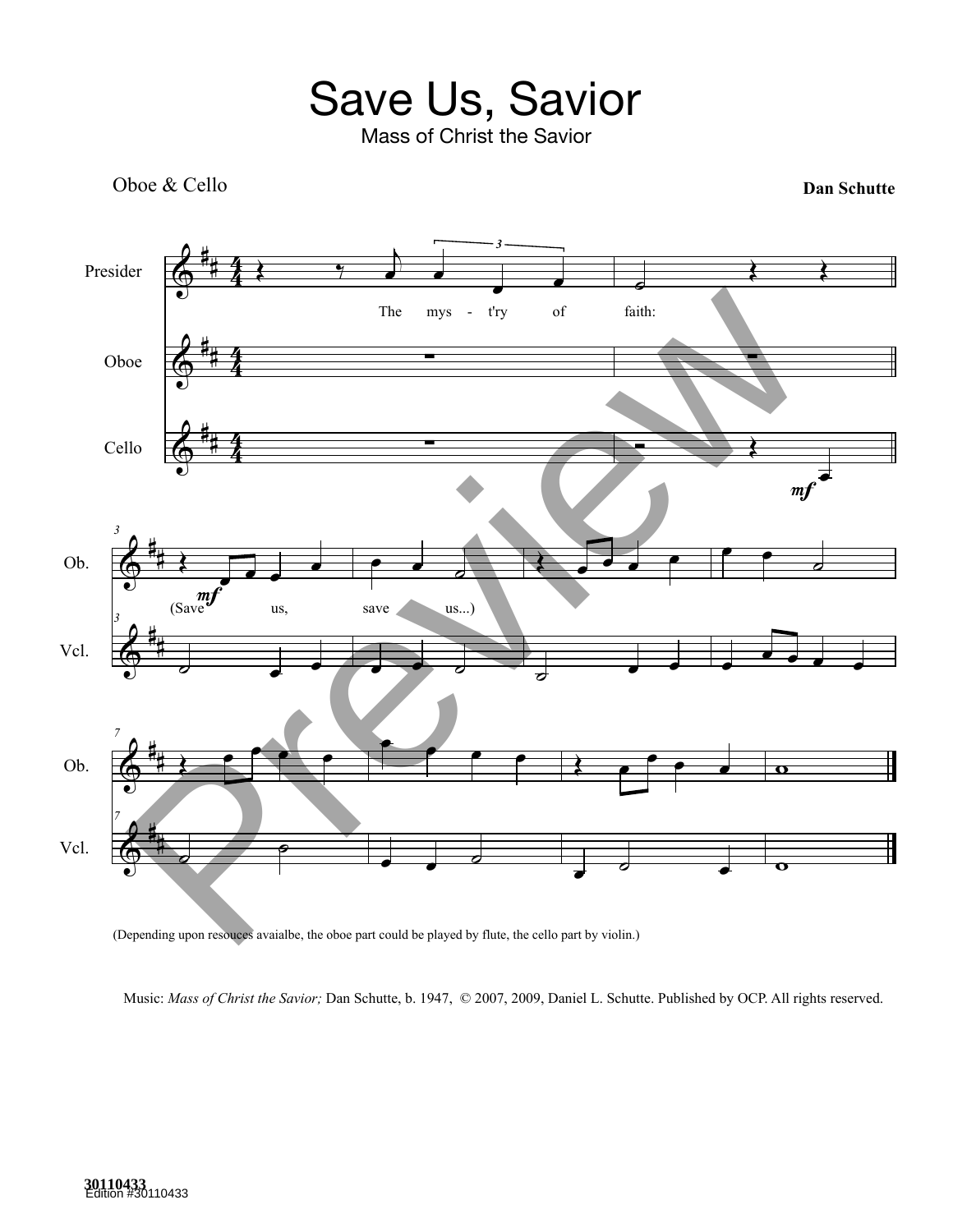DOXOLOGY/GREAT AMEN Mass of Christ the Savior

**Trumpets in Bb Dan Schutte** 

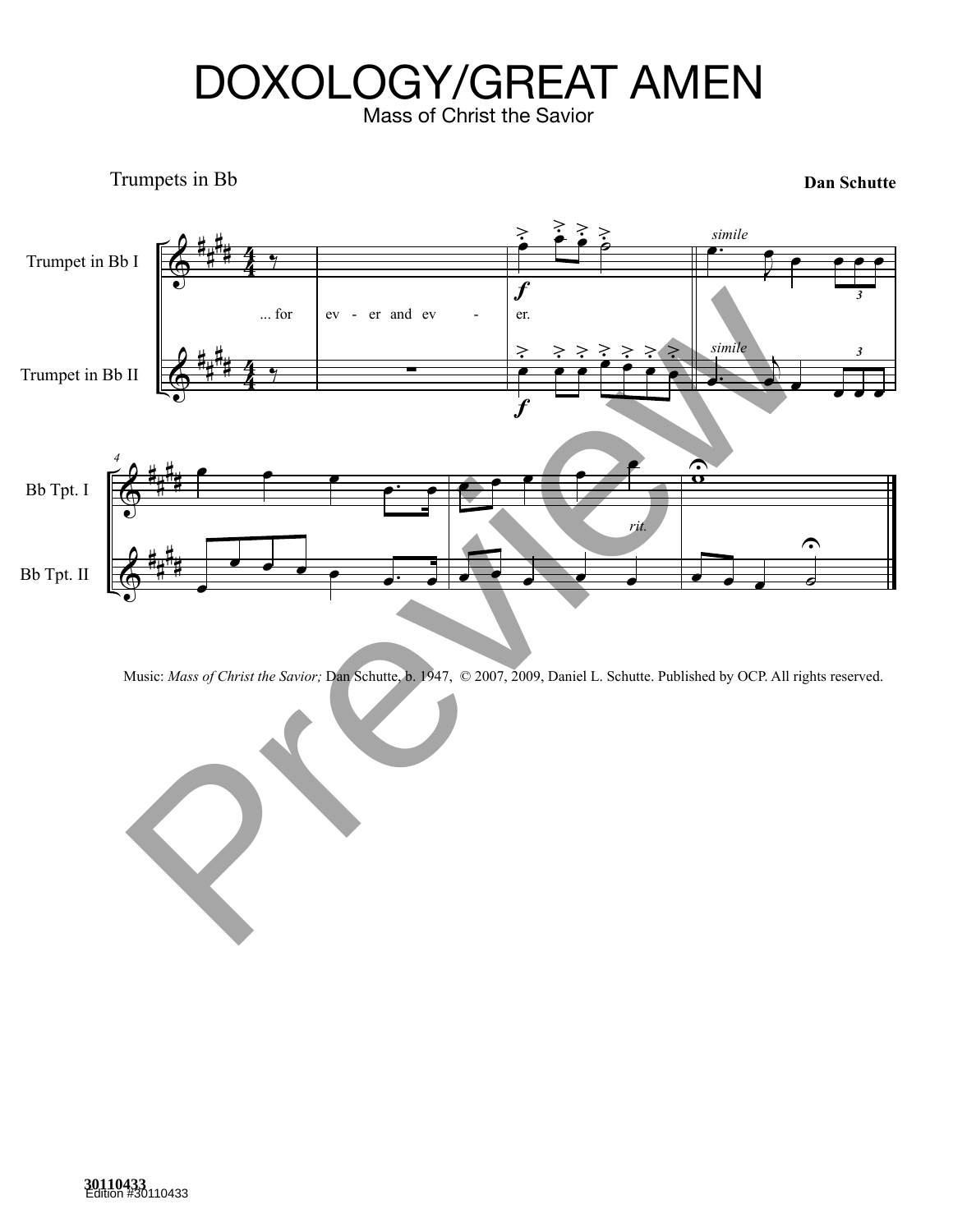DOXOLOGY/GREAT AMEN Mass of Christ the Savior

Trumpets in C **Dan Schutte** 



Music © 2007, 2009, Daniel L. Schutte. Published by OCP. All rights reserved.